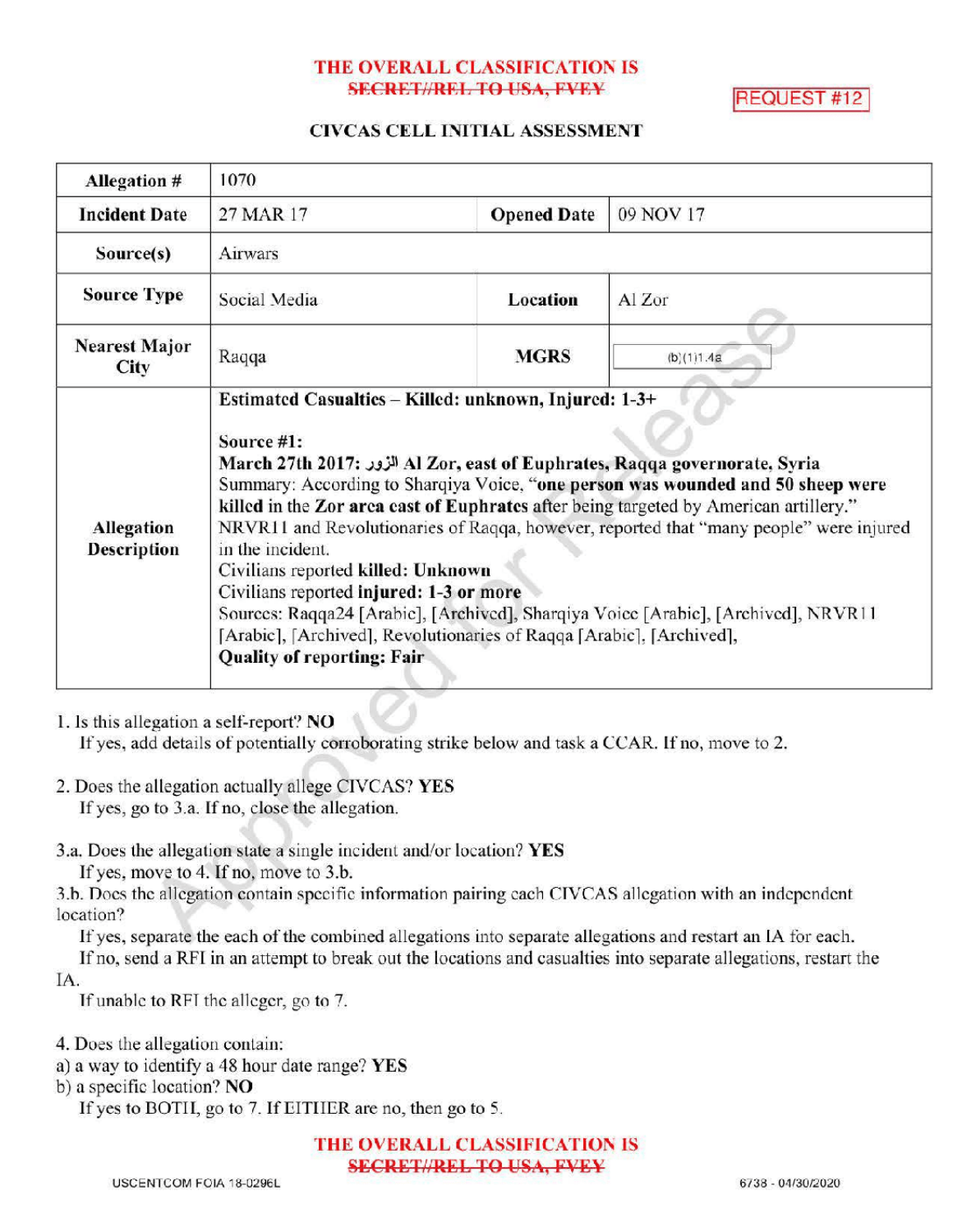# THE OVERALL CLASSIFICATION IS **SECRET//REL TO USA, FVEY**

- 5. Does the allegation contain:
- a) <sup>a</sup> way to identify a 48 hour date range? YES
- b) a specific time of day or timeframe? NO
- c) a general location? YES

If yes to ALL three, then go to 7. If ANY are no, go to 6.

6. Does the allegation contain:

a) Video or photo evidence of CIVCAS that can be used to narrow the date/time or location of the allegation? NO

If yes, go to  $7.$  If no, go to  $6.b$ .

- b) Are there at least two corroborating sources (total of 3) that independently reported the allegation? YES If yes, go to  $7.$  If no, go to 6.c.
- c) Any high quality sources?
- If yes, go to  $7.$  If no, go to  $6.d.$
- d) Specific facts that warrant a search for strikes? If yes, go to 7. If no, close the allegation.

7.a. Does the allegation contain sufficient information on the time, locationand details to conduct <sup>a</sup> search for strikes? YES

If yes, go to  $8$ . If no, go to  $7.b$ .

7.b. Explain in detail why there is insufficient information on the time, location, and details to conduct a search for strikes.

IZ & SY MAT: 0 results CAOC log: 0 results **CJTF** log: 0 results

12 CJFLCC log, -email (Start 18 MAY 2017):

 $1)$ log, -email (Start 22 JUL 2017):

8. Are there any potentially corroborating strikes? NO

If yes, answer the questions below and task CCAR.

If no, provide a detailed explanation and close the allegation.

- Conducted a 24-hour search  $(27 \text{ MAR } 17)$  for strikes in Al Zor (AKA Zor Shamr), east of Raqqa.
- The search returned zero strike results in the alleged location.

### 1.Assessed date of incident:

# THE OVERALL CLASSIFICATION IS SECRET//REL TO USA, FVEY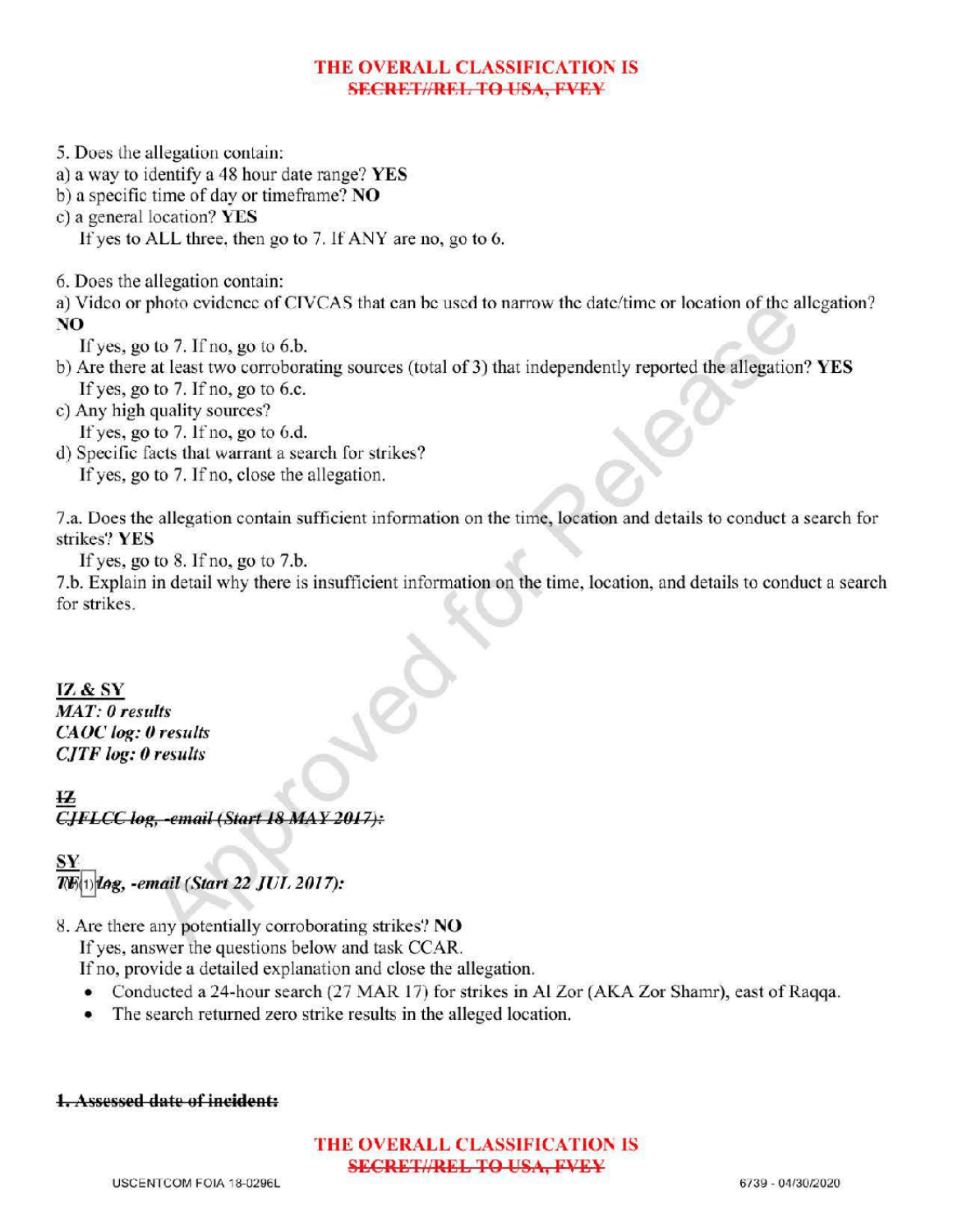#### THE OVERALL CLASSIFICATION IS **SECRET//REL TO USA, FVEY**

#### 2. Location:

3. Potentially Corroborating Strike Information: MGRS: Strike Number DTG: Target: **Dynamic/Deliberate:** Aircraft: CallSign: Nationality: Munitions & Number dropped: Target Number **TEA:**  $BF#$ :

Non-US Coalition Involvement: N/A

Decision: Close at the IA due to insufficient evidence to corroborate the allegation.

 $\mathcal{S}_{\infty}$